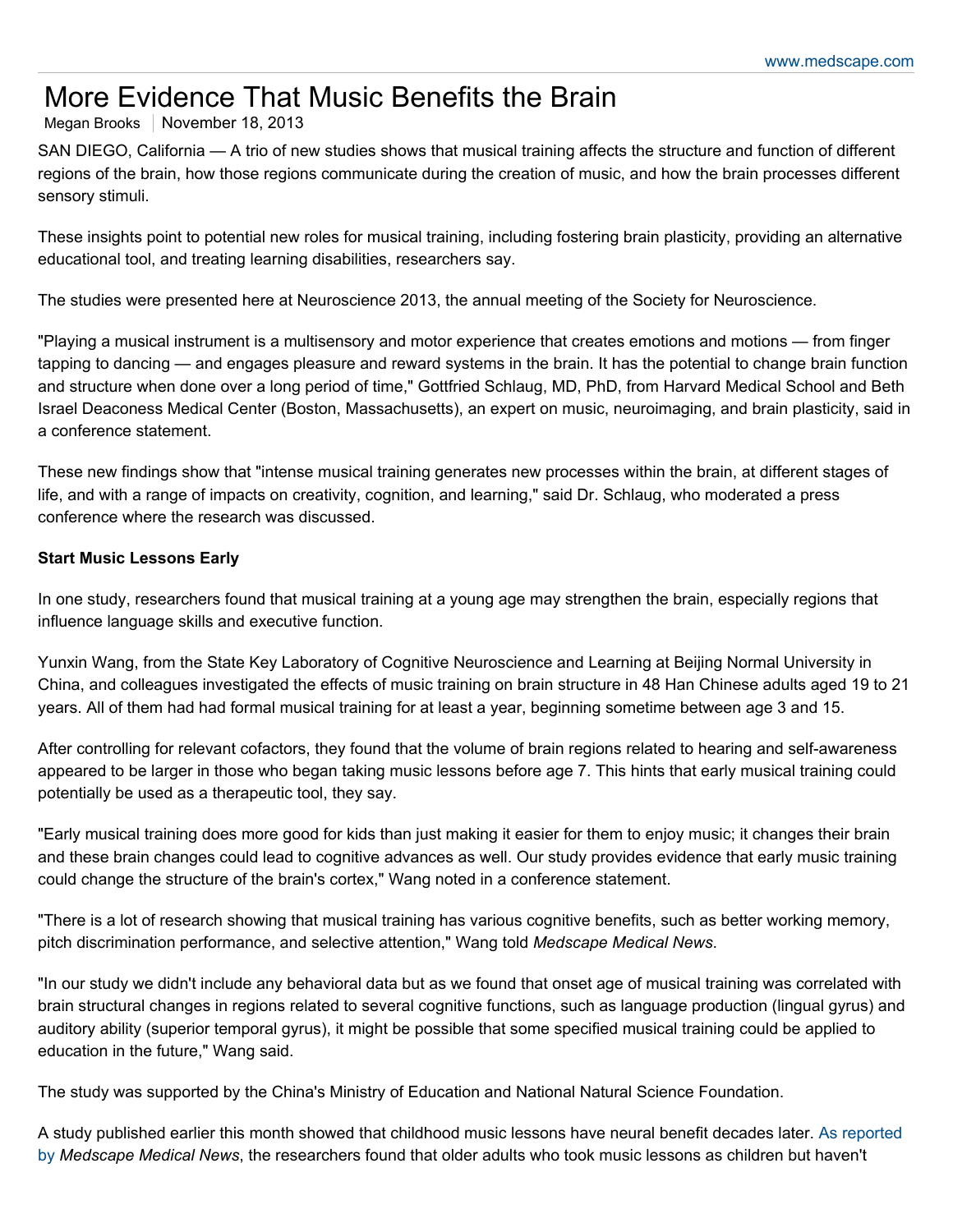actively played an instrument in decades have a faster brain response to a speech sound than individuals who never played an instrument.

## **Music Training Influences Multiple Senses**

A second study presented at Neuroscience 2013 hints that musical training improves the ability of the nervous system to integrate information from multiple senses.

"Implications of these results are clearly in the rehabilitation field," Julie Roy, graduate student in speech pathology and audiology at the University of Montreal, Quebec, Canada, told *Medscape Medical News*.

Prior research on the sensory impact of musical training has focused on audiovisual processing, she explained. Her study, she said, suggests a broader role for musical training in improving the ability of the nervous system to integrate information from all senses.

To gauge how musical training may affect multisensory processing, the researchers administered 2 tasks that simultaneously engage the sense of touch and hearing to a group of highly trained musicians and a group of nonmusicians.

Test results showed that musicians and nonmusicians had identical capabilities to detect and discriminate information based on a single sense, but the musicians were better able to separate auditory and tactile information. This finding suggests that long-term musical training influences multisensory processing, the researchers say.

"By finding that even though using different modalities and nonmusical stimuli, musicians still seem to have enhanced multisensory processing, we are one big step further down the road in affirming that musicians have overall enhanced multisensory processing," Roy told *Medscape Medical News*.

"We live in a multisensory environment where auditory and tactile information are processed together to give us the perception of the world as we know it. Knowing that musical training can indeed enhance this processing is of crucial importance when speaking about people with disability in one or both of those modalities, but even with people recovering from a stroke, for example, or diagnosed with a degenerating disease, or again, simply aging," she noted.

The study was supported by the Quebec Health Research Fund and the National Sciences and Engineering Research Council of Canada.

## **Musical Improv Strengthens Brain Circuits**

A third study presented at the conference sheds light on the neural basis of musical creativity. The researchers used functional MRI to study neural correlates of musical improvisation in 39 professional pianists with varying degrees of improvisational training.

Ana Pinho, MS, from the Karolinksa Institutet, Stockholm, Sweden, and colleagues found that experienced improvisers showed increased functional connectivity with other motor, premotor, and prefrontal regions, after adjustment for age and general piano playing.

"The findings support that improvisation training has specific effects on neural networks involved in musical creativity. Extensive experience with improvisation is associated with lower levels of activity in frontal and parietal association areas, regions which are central for cognitive control, working memory, and explicit response selection, suggesting that generation of meaningful musical materials can be more automated or performed with less attentional effort," they explain in a meeting abstract.

"This study raises interesting questions for future research, including how and to what extent creative behaviors can be learned and automated," Pinho added in a statement.